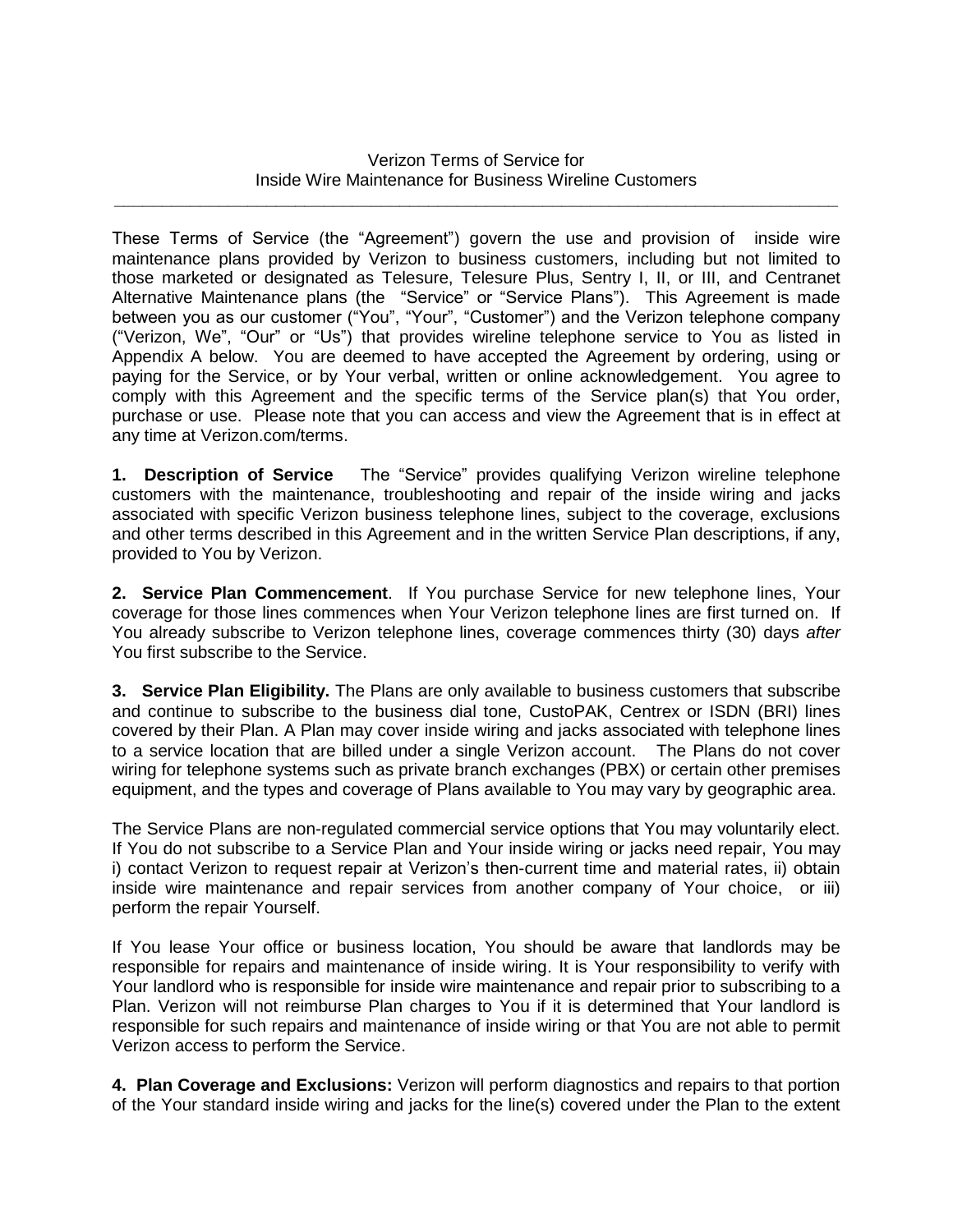that Verizon determines such diagnostics and repairs are necessary and are associated with or used by You in connection with the Verizon services. Diagnostics and repairs will be performed in accordance with Verizon's standard procedures.

**Coverage includes** diagnostics and repair of the following:

- Standard inside telephone wiring used for Verizon telephone lines covered under the Plan,
- Newly installed or relocated inside wiring and jacks:
- Inside wire and jacks at a near extension at the same service location and property if readily accessible to the technician and if the line and jacks were in working order prior to Plan coverage;
- Replacement of defective Splitters (Only if originally installed by Verizon); and
- Inside wiring or jack damaged from lightning.

**Exclusions:** The Service does not cover or include diagnostics, repair or replacement of:

- Wire or cable larger than 8-pair (If problems are caused by defective conductors in wire or cable larger then 8-pair, Verizon will re-terminate service to useable conductors to restore service if useable conductors are available and Verizon is permitted access to the point of termination);
- Coaxial or Cat5e cable;
- Wire or jack malfunctions preexisting the coverage date of the Plan, or which are caused by misuse, abuse, riots, acts of war or terrorism, vandalism, fire, burst pipes, damage caused by Customer or its contractors and employees, and acts of nature other than lightning, such as floods, windstorms and earthquakes;
- Restoration of Customer premises or fixtures, including walls and floors, or any repair requiring access to or placement of concealed wire;
- Customer-provided equipment including but not limited to telephones, fax machines, computers, security or alarm systems, printers, satellite TV dishes, modems, routers or other premises equipment;
- Inside telephone wiring, jacks or other items used in connection with service from a provider other than Verizon;
- Inside wiring and jack(s) which are non-standard or do not comply with Part 68 of the Federal Communications Commission, NEC, ANSI/ICEA rules and guidelines, or fail to meet Verizon's technical standards;
- Inside wiring or jacks associated with complex inside wiring, WATS or data services;
- Malfunctions resulting from the use of telephone lines intended for voice grade transmission to transmit or receive data or signals beyond the operating capabilities of the line;
- Repair of jacks not previously connected to Verizon line(s) in service;
- Inside wiring and jacks for marine activity, recreational vehicles (RVs) and construction trailers or other temporary or moveable structures;
- Extensions located at a different address:
- In wall wiring: (Verizon does not "fish" walls. If wall-run wire cannot be used to run replacement wire Verizon will run replacement cable via baseboard only);
- Range extenders or component cables or
- Repair or replacement of broken routers, modems, power cords and any other equipment purchased or rented from Verizon, except as may be separately covered by applicable warranties.

Verizon, at its discretion, may provide diagnostics and repair under the Plan remotely through its testing facilities, by phone or online support or otherwise, without dispatching a technician. If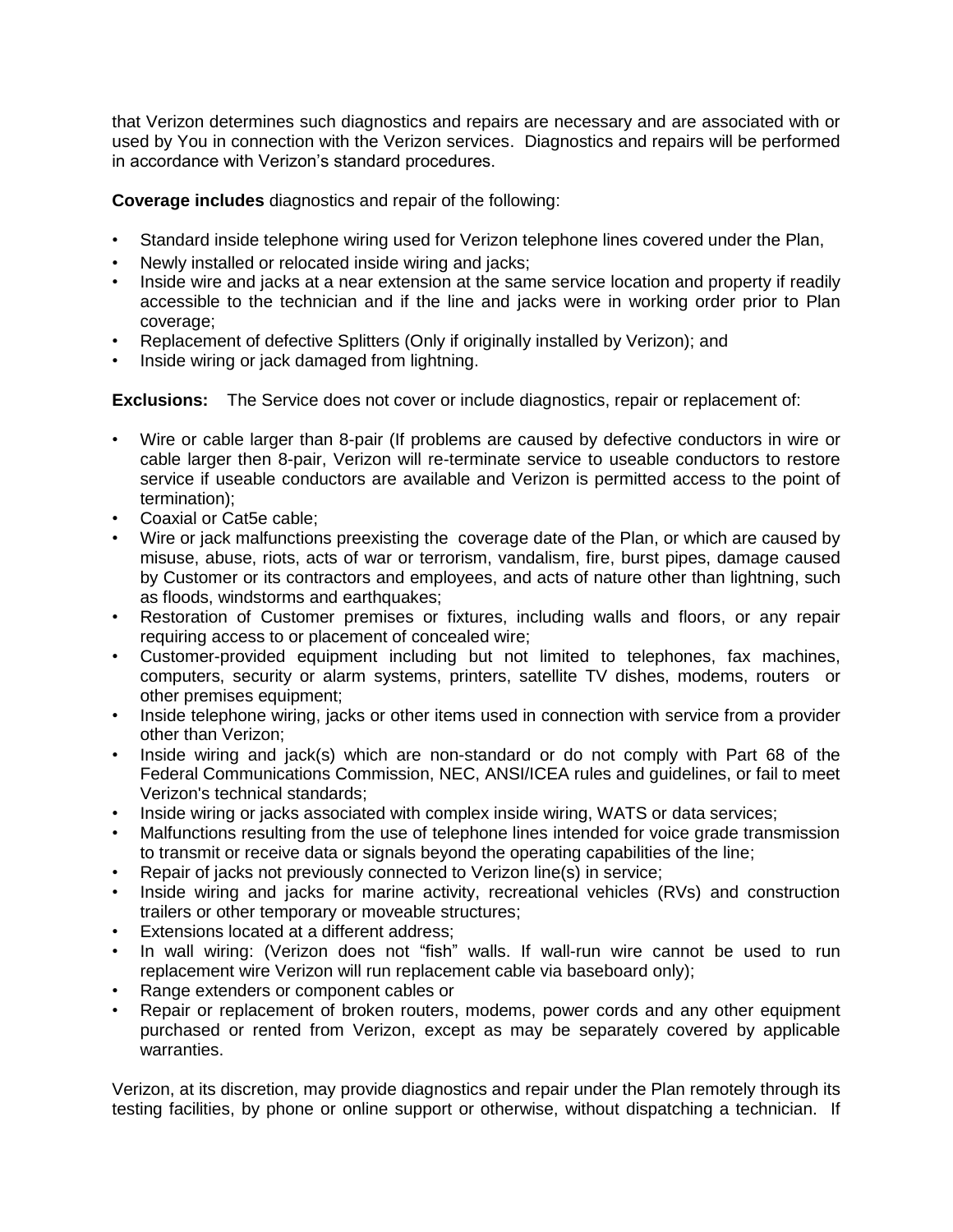Verizon dispatches a technician and determines that the service problem resulted from Your telephones, modem, fax or other Customer equipment or from Your transmission or receipt of data or signals beyond the operating parameters of the line rather than the wire or jack(s), You may be required to pay a service or Premises Visit for the dispatch plus a minimum 30 minute labor charge at Verizon's then prevailing rates.

**5. Charges.** You agree to pay all charges for the Plan You selected, including but not limited to monthly per line and/or per account service charges, as applicable, taxes and fees, one time charges to enroll or process Your order and early termination fees that may apply. If We permit You to elect to be billed for the Service on Your credit or debit card, Verizon will continue to bill the card until You tell us to cancel such billing, and You also agree that Verizon may receive updated card account information from the card issuer. If You cancel before the end of You Term, You agree to pay the early termination fee that applies to Your Plan. Payment is due by the date indicated on Your Verizon invoice and any payment received thirty (30) calendar days or more after the invoice date is considered past due. You agree to pay interest for past due amounts at the same rate that applies to past due amounts for Your Verizon telephone service. Verizon may assign unpaid delinquent charges to a collection agency for action.

**6. CHANGES IN SERVICES, CHARGES, TERMS AND CONDITIONS** VERIZON RESERVES THE RIGHT TO CHANGE THIS AGREEMENT, THE SERVICE, PLANS, APPLICABLE CHARGES AND ANY OTHER TERMS AND CONDITIONS WITH OR WITHOUT NOTICE TO YOU PROVIDED THAT WE WILL PROVIDE YOU AT LEAST (30) DAYS NOTICE OF ANY MATERIAL REDUCTION IN SERVICE PLAN COVERAGE OR INCREASE IN YOUR RATES WHICH MAY BE IN THE FORM OF A NOTICE ON OR WITH YOUR BILL, AN E-MAIL TO THE EMAIL ADDRESS WE HAVE ON FILE FOR YOU OR BY WEBSITE POSTING AT business.verizon.com/tosupdates. THE CURRENT VERSION OF THIS AGREEMENT SHALL ALSO BE POSTED AND AVAILABLE TO YOU FOR REVIEW AT Verizon.com/terms**.** YOU AGREE TO VISIT THESE WEBSITES PERIODICALLY TO REVIEW REVISIONS. YOUR CONTINUATION OF SERVICE OR PAYMENT OF BILLED CHARGES AFTER THE EFFECTIVE DATE OF A CHANGE WILL BE DEEMED TO BE YOUR ASSENT TO THE CHANGE(S).

**7. Limited Warranty** Verizon warrants for a period of thirty (30) days that the Services performed and materials provided by Verizon under this Agreement will meet accepted industry practices and are free from defects in materials or workmanship. Should any failure to conform to this warranty appear and be reported to Verizon within said 30-day period, Verizon shall reperform the nonconforming services, and repair or replace the nonconforming materials. Such re-performance of work, and repair or replacement of nonconforming materials, shall constitute the entire liability of Verizon and sole remedy of the Customer under this warranty, whether claim or remedy is sought in contract, tort (including negligence), strict liability, or otherwise. THE FOREGOING WARRANTIES ARE EXCLUSIVE AND IN LIEU OF ALL OTHER WARRANTIES, WHETHER WRITTEN OR IMPLIED, IN FACT OR IN LAW. VERIZON DISCLAIMS ANY AND ALL WARRANTIES OF MERCHANTABILITY OR FITNESS FOR A PARTICULAR PURPOSE.

**8. LIMITATION OF LIABILITY** IN NO EVENT, SHALL VERIZON, ITS AFFILIATED COMPANIES, THEIR EMPLOYEES, AGENTS AND CONTRACTORS, HAVE ANY LIABILITY FOR SPECIAL, INDIRECT, INCIDENTAL OR CONSEQUENTIAL DAMAGES RESULTING FROM THE PROVISION OF OR FAILURE TO PROVIDE SERVICE UNDER THESE PLANS, OR FROM ANY FAULT, FAILURE, DEFECT OR DEFICIENCY IN ANY SERVICE, LABOR,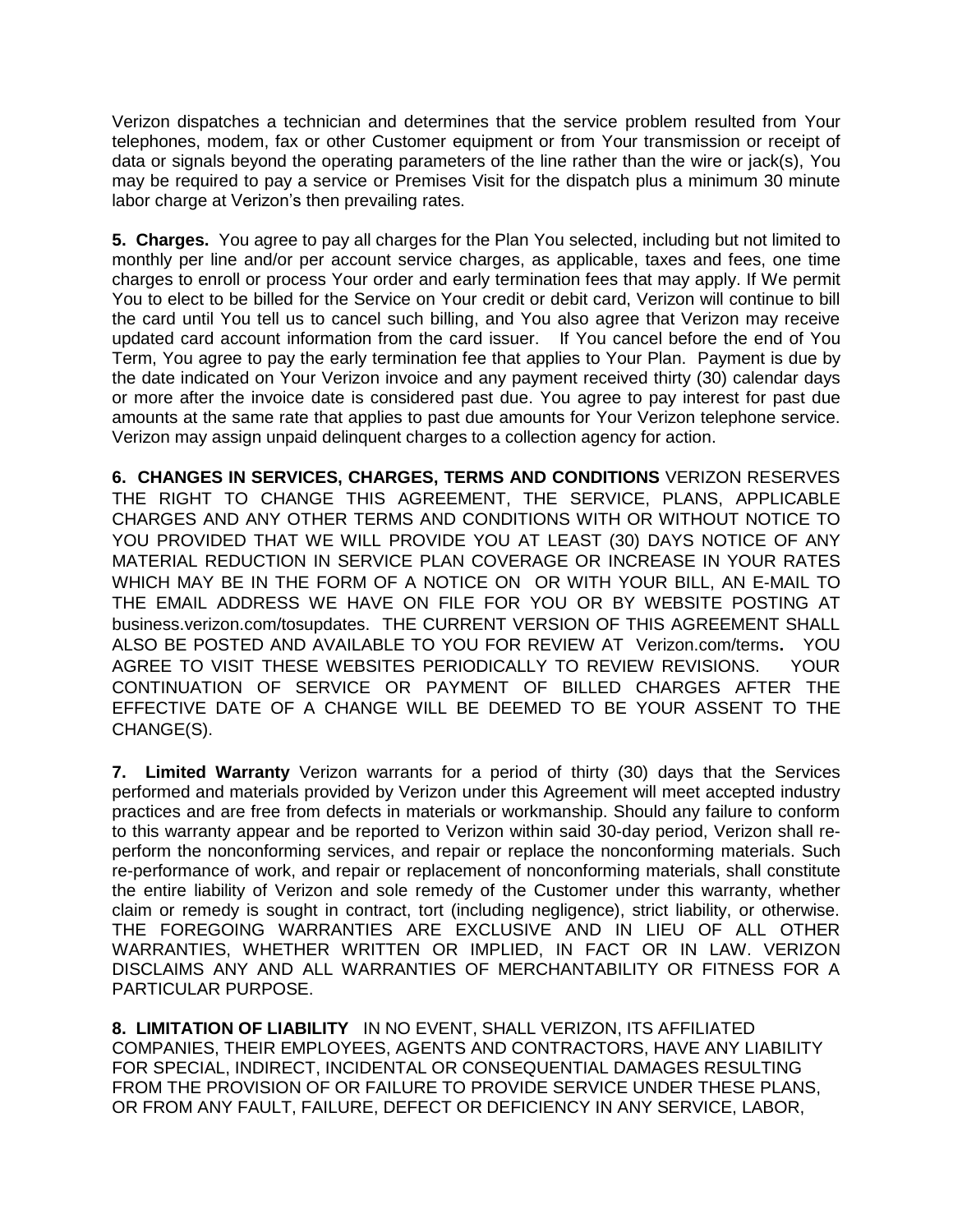MATERIAL, WORK OR PRODUCT FURNISHED IN CONNECTION WITH THESE PLANS (SUCH AS, BUT NOT LIMITED TO, SERVICE OUTAGES AND ANY LOSS OF USE OF WIRING, JACKS OR EQUIPMENT BEYOND THE JACK, AND ANY DAMAGES RESULTING THEREFROM). THESE LIMITATIONS OF AND EXCLUSIONS FROM LIABILITY SHALL APPLY REGARDLESS OF WHETHER A CLAIM OR REMEDY IS SOUGHT IN CONTRACT, TORT (INCLUDING NEGLIGENCE AND STRICT LIABILITY), OR OTHERWISE, EVEN IF VERIZON HAS BEEN ADVISED OF THE POSSIBILITY OF SUCH CLAIM OR DAMAGES.

**9. Termination.** Either You or We may terminate this Agreement at any time upon thirty (30) days' notice to the other and We reserve the right to suspend Service if You are more than thirty (30) days overdue in payment. You may notify Verizon by calling Verizon's business office at the number of Your bill or such other number as Verizon may designate for such purpose). Verizon may notify You by phone, bill message or email to the address we have for Your account. If You terminate Service during a billing month, no pro-rata refund or credit of billed charges for that month will be due to You.

**10. Indemnification.** You agree to indemnify us and hold us harmless for any damages, costs, liabilities and attorneys' fees we incur from any claim arising from or relating to the ordering or use of the Services by You, Your employees, agents or other persons at Your Service Location, including but not limited to granting Verizon access to service locations, wiring, and/or equipment that are owned by third parties.

**11. ARBITRATION.** YOU AND VERIZON AGREETHAT ANY ISSUE OR DISPUTE THAT ARISES, RESULTS FROM, OR IN ANY WAY RELATES TO THE SERVICES OR THIS AGREEMENT ("DISPUTES") SHALL BE RESOLVED ONLY BY BINDING INDIVIDUAL ARBITRATION AND THAT THE FEDERAL ARBITRATION ACT SHALL APPLY TO THIS AGREEMENT. Either party may initiate arbitration by notifying first y the other Party of the Dispute in writing at least 30 days in advance of initiating the Arbitration. Notice to Verizon should be sent to noticeofdispute@verizon.com or to Verizon dispute resolution manager, One Verizon Way, VC52n061, Basking Ridge, NJ 07920. We will notify you at the billing address for Your account. The notice must describe the nature of the claim and the relief being sought. If the parties are unable to resolve our dispute within 30 days, either party may then proceed to file a claim for arbitration. Verizon will pay any filing fee that the AAA charges You for initiating arbitration. Unless You and We agree otherwise, the Arbitration will take place before a single arbitrator in the county where Service is provided and the AAA Commercial Rules of Arbitration shall apply. YOU AND WE AGREE THAT ANY ARBITRATION WILL ONLY BE ON AN INDIVIDUAL BASIS AND THAT NO CLASS ACTION CLAIMS, PRIVATE ATTORNEY GENERAL THEORIES OF LIABILITY, OR CLASS ARBITRATION OR SUIT MAY BE MAINTAINED. THE ARBITRATOR MAY ONLY AWARD INDIVIDUAL RELIEF AND SHALL NOT HAVE THE POWER TO DETERMINE OR PRESIDE OVER CLASS OR COLLECTIVE ARBITRATION. Except for an action to compel arbitration, enforce an arbitration award or for a temporary restraining order or injunction related to this Agreement, neither party shall seek to resolve any Dispute in court or by any process other than by arbitration as set forth above.

**12. Applicable Law**. Except as otherwise required by law, You and We agree that the Federal Arbitration Act and the substantive laws of the state in which your Service location is situated, without reference to the principles of conflict of laws, will govern any claims relating to or arising under this Agreement. In any arbitration, the Arbitrator shall be bound to apply the laws that govern and does not have the power to award any relief not authorized by such laws.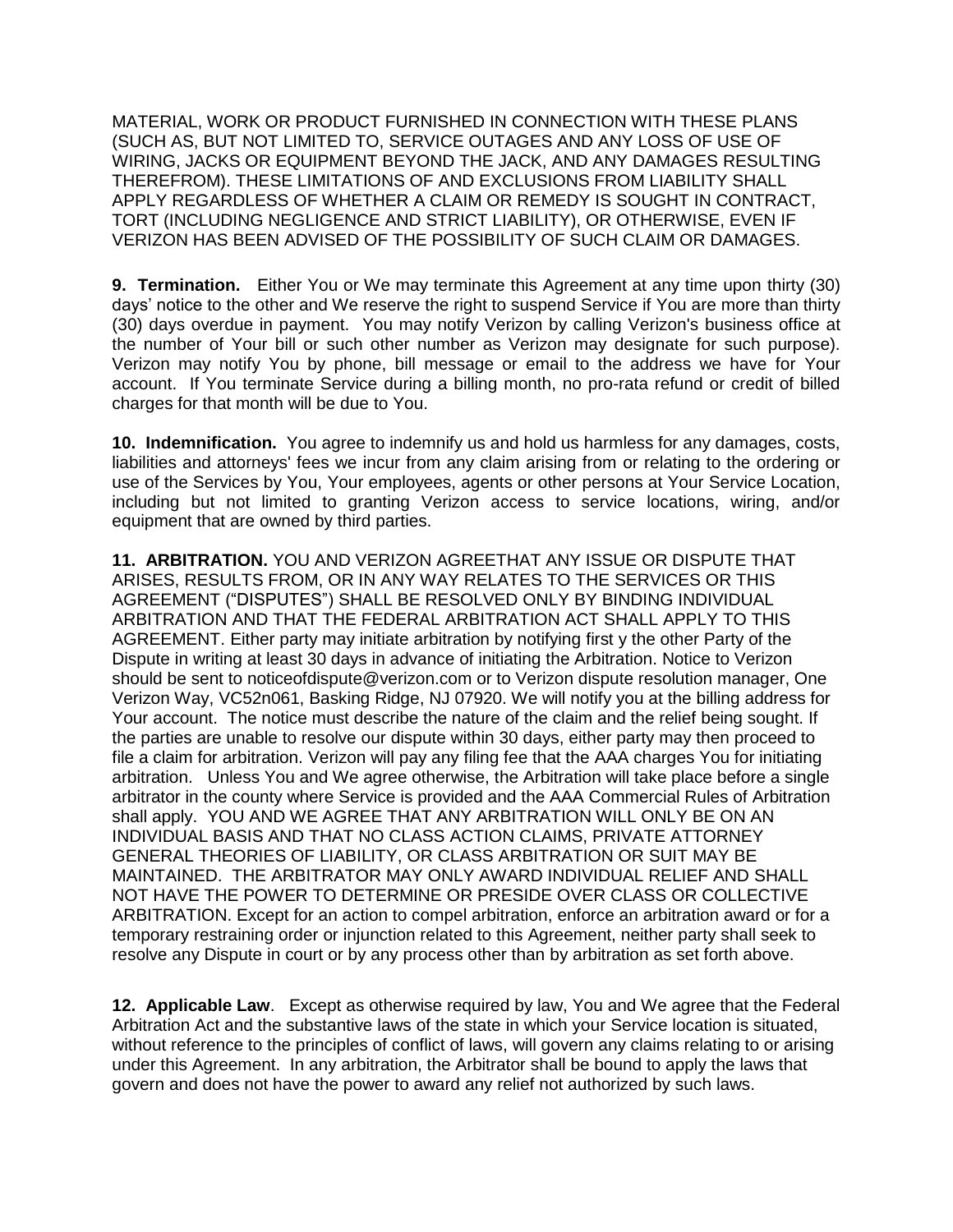**13. Waiver and Severability**. Our failure at any time to insist upon strict compliance with any terms of this Agreement shall not be a waiver of such terms in the future. If any provision of this Agreement is determined to be invalid, illegal or unenforceable, the remaining provisions of this Agreement shall remain in full force and effect.

**14. Assignment**. We may assign this Agreement, with or without notice to You, and You agree to make all subsequent payments as directed. You agree that You may not assign or otherwise transfer this Agreement to any other person.

**15. Complete Agreement.** This Agreement together with the specific rates and terms applicable to Your specific Service Plan(s) comprise the terms that apply to Your Service and may not be changed except as specified in Section 6. In the event of any inconsistency or conflict between the terms of this Agreement and the Plan documents or other information pertaining to the Service provided to You by Verizon, the terms of this Agreement shall take precedence and govern Your Service.

V. 2015  $\_ 1$